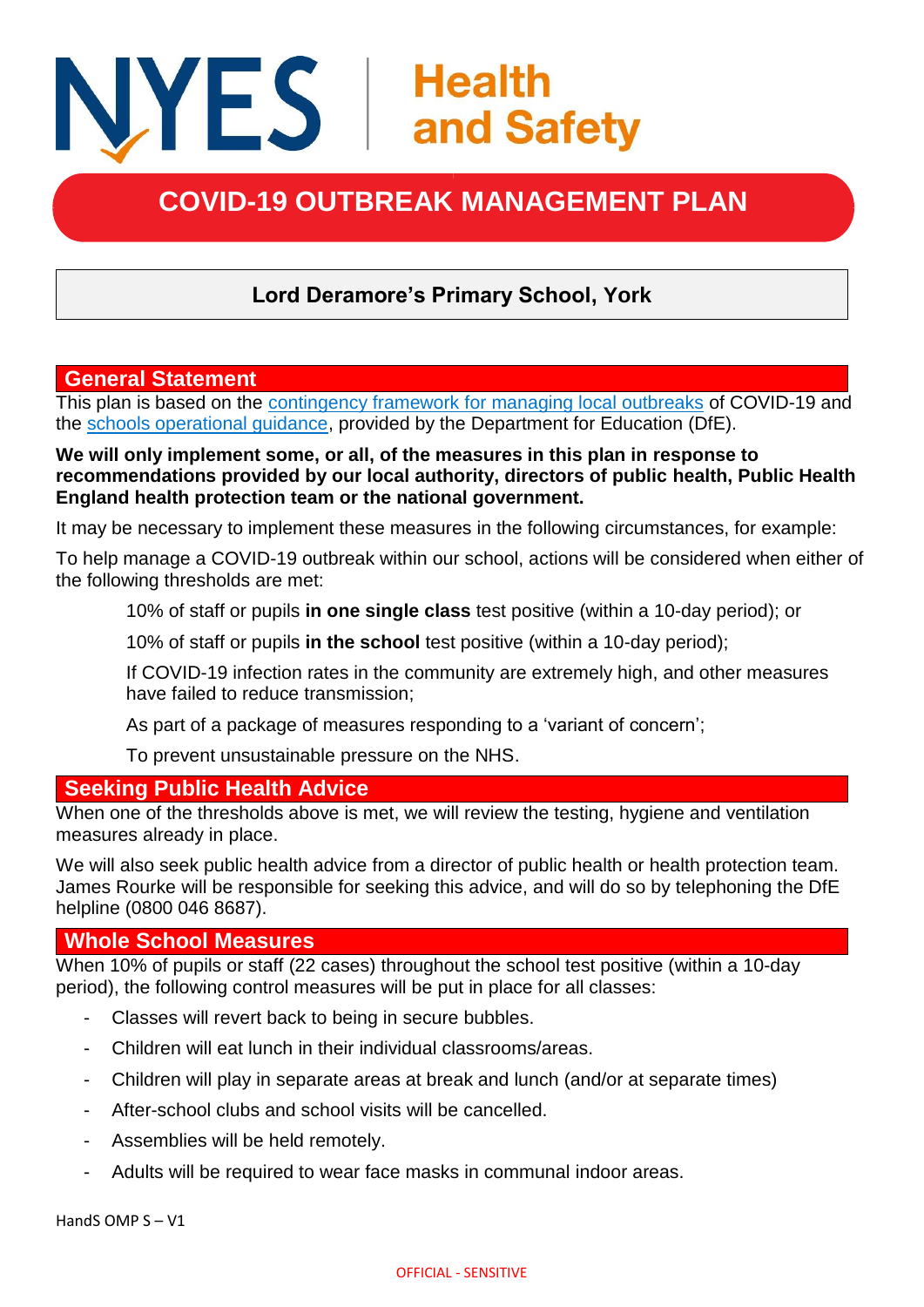- Visitors will only be allowed on site in exceptional cases.
- Staff will eat lunch in designated 'pods'.
- Kids Kabin Wrap-Around Care will be provided with secure bubbles of no more than 2 year groups (4 secure groups) – *if staffing capacity allows.*

These measures will generally be in place for a 5 day period once the threshold has been triggered. However the given duration may be extended in consultation with Public Health.

# **Individual Class Measures**

When 10% of pupils (3 children) within a class test positive (within a 10-day period), the following control measures will be put in place for **that class only**:

- Children will sit at a separate table from other year groups for lunch
- Children will play in a separate area (e.g. the field) at break and lunch
- Children will not attend mixed year-group after-school clubs, mixed in-person assemblies, school visits or whole school events (e.g. discos)
- Kids Kabin Wrap-Around Care will provide a separate play area for children in lockdown classes – *if staffing capacity allows.*

These measures will generally be in place for a 5 day period once the threshold has been triggered. However the given duration may be extended in consultation with Public Health.

# **Testing**

If recommended, we will increase the use of home testing by staff.

Primary school children could be encouraged to take Lateral Flow Tests, should this be recommended by Public Health.

All 'close contacts' of confirmed cases will be advised to book a confirmatory PCR test.

# **Face Coverings**

If recommended, staff and visitors who are not exempt from wearing a face covering:

Will be asked to keep on or put on a face covering when arriving at school and moving around indoors in places where social distancing is difficult to maintain, such as in communal areas.

### **Shielding**

We will adhere to national guidance on the reintroduction of shielding, which would apply to those on the [shielded patient list \(SPL\).](https://digital.nhs.uk/coronavirus/shielded-patient-list)

We will speak to individuals required to shield about additional protective measures in school or arrangements for home working or learning.

# **Other Measures**

Parents, carers, pupils and staff will be informed promptly about the introduction of control measures. This will be done via emails to parents once a decision has been made.

If recommended, we will limit:

Residential educational visits;

Open days;

Transition or taster days;

Parents coming into school;

Live performances.

If recommended, we will reintroduce bubbles, to reduce mixing between groups.

HandS OMP S – V1